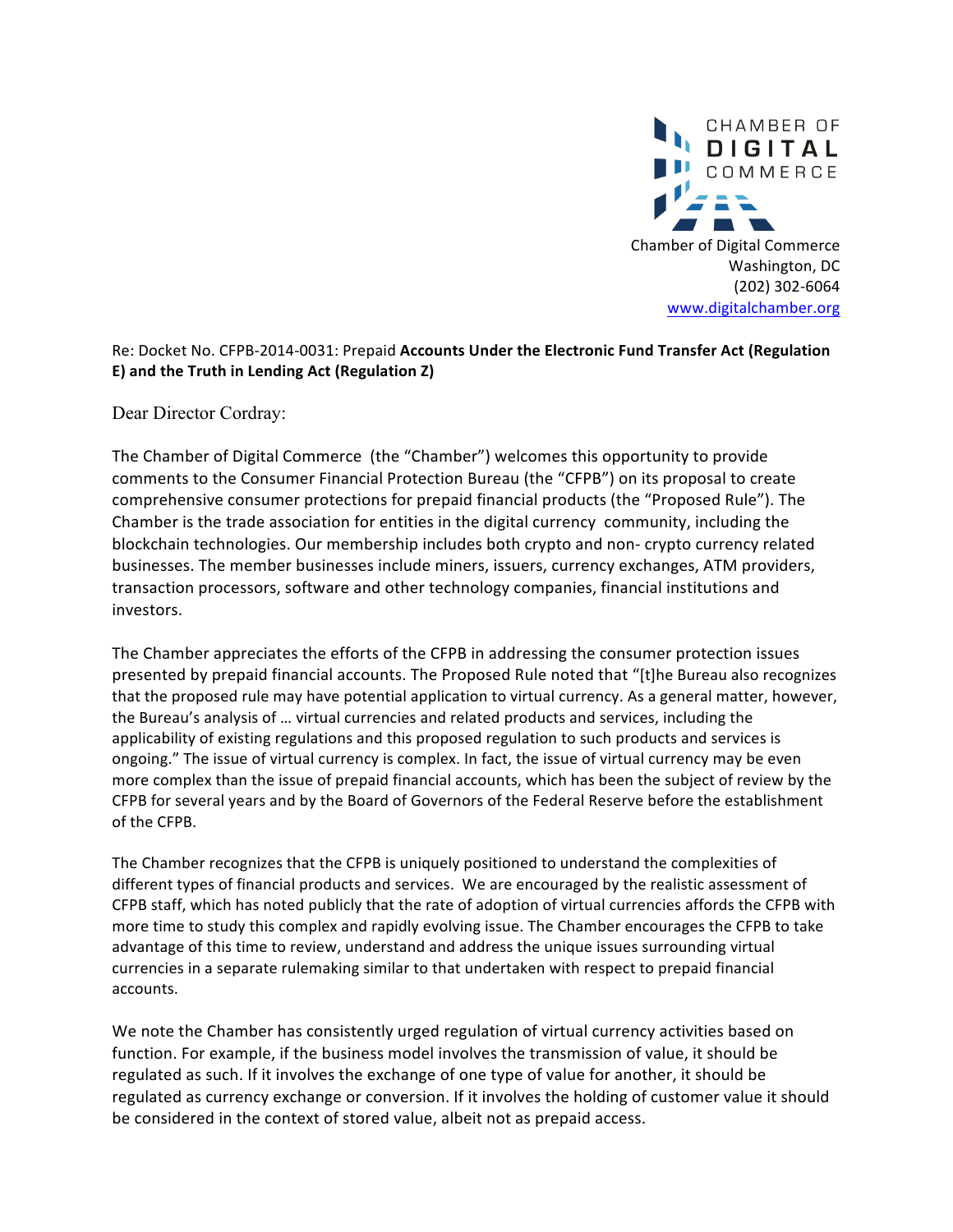If the business model involves an element of prepaid financial accounts, it should be regulated as such. However, virtual currencies themselves should not be regulated as a prepaid financial account. Likewise blanket regulation of virtual wallets as such is inappropriate. The critical issue with respect to virtual currencies is understanding precisely the role of the entity and whether its "virtual currency activities" actually involve the use of the virtual currency in a monetary context, whether as a medium of exchange or a store of value.

We note that one of the key objectives of the Chamber is education  $-$  of policymakers, regulators, the industry and consumers. The Chamber is committed to providing the regulatory community with access to appropriate information about virtual currency business activities and business models. 

As part of its efforts, the Chamber has been developing a full range of programming to provide educational opportunities with respect to the industry, the issues it faces and its compliance obligations. 

This is a particular challenge as we are only at the very early stages in development of the technology surrounding digital currencies. The open-sourced nature of Bitcoin and other cryptocurrencies has unleashed a massive wave of innovation within the financial services industry and with respect to other types of products and services that are not financial in nature. We anticipate that this innovation is likely to continue for the foreseeable future in part to support the need to build out an infrastructure to support digital currencies and in part as new functionalities are discovered for the technology. A dynamic period of experimentation on the part of businesses and consumers is inevitable as they become familiar with virtual/digital currencies, modify their payments habits and adjust to these innovative technologies.

We expect adoption of virtual currencies to accelerate significantly over the next several years as consumers and businesses experience the benefits of using digital currencies and have an opportunity to better understand the not only the costs but also the cost savings. We anticipate that overtime, the distinction between centralized and decentralized systems will blur especially as more features are added to different types of business models. For example, as we are already seeing, digital currency wallets are being added as a feature to exchange platforms, prepaid access is being added to digital currency wallets and the digital currency itself or a certain portion of it is being supported by assets like a fiat currency or gold.

The technology is evolving very rapidly. Some business models that emerged one year ago or even six months ago no longer exist or exist in a very different form. Without a doubt, there will continue to be significant and dramatic developments in the technology underlying both types of currencies in the coming months and years. These underlying technologies are being adopted for other purposes unrelated to digital currencies. In this environment, regulators like the CFPB face a particular challenge in understanding what functional elements of the technology should and should not be regulated.

For example, the blockchain technology and the use of sidechains may represent potentially the most dynamic areas of innovation at least in the near term. Significant projects underway facilitate the transfer of any type of digital asset across the Internet, with an audible timestamp. The blockchain can be utilized to transfer property or indicia of ownership of such property such as land deeds, car titles, stocks, bonds, government documents such as birth certificates, social security